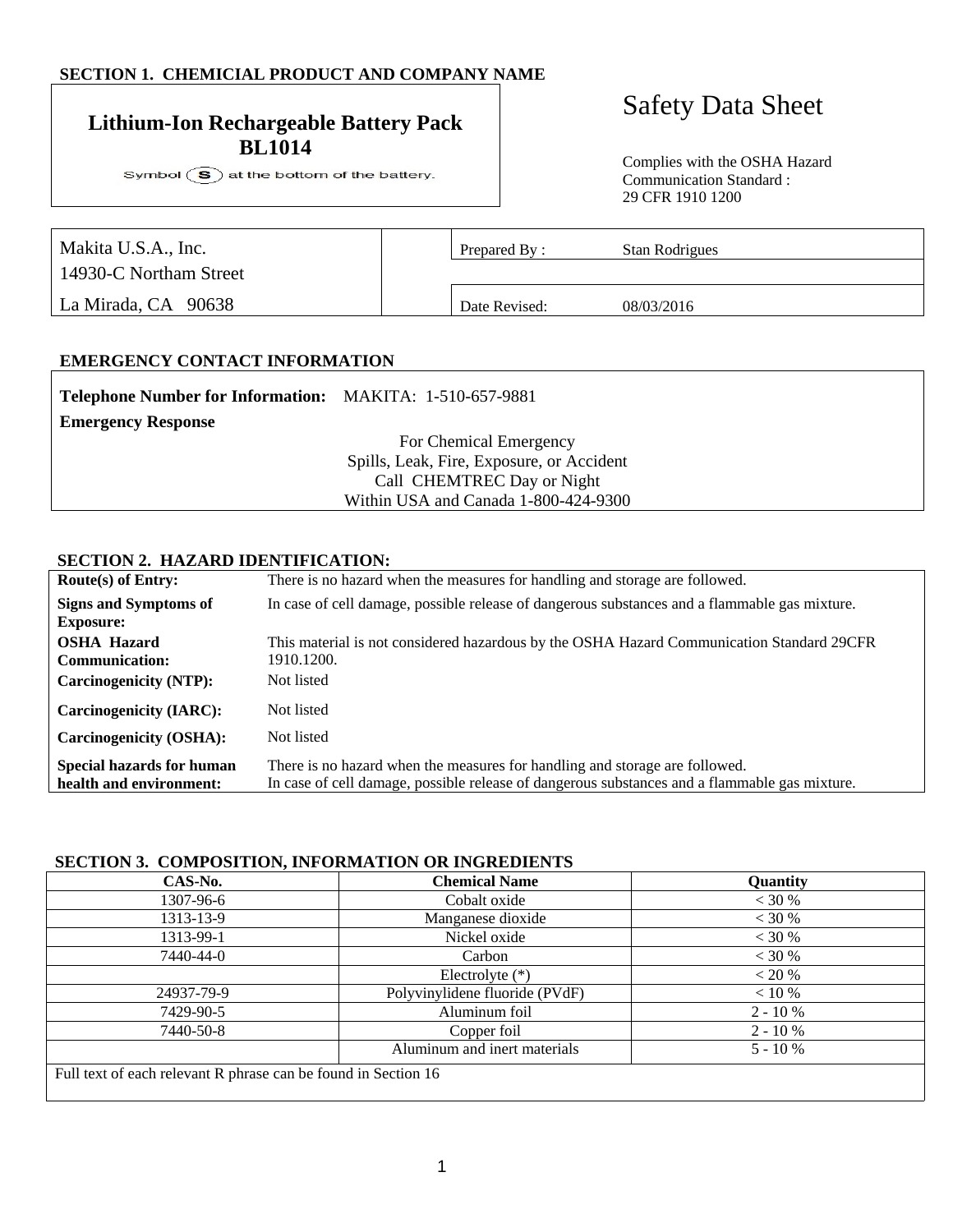# **CONTINUED: SECTION 3. COMPOSITION, INFORMATION OR INGREDIENTS**

| For information purposes:                                                                                                                                                  | (*) Main ingredients: Lithium hexafluorophosphate, organic carbonates |  |
|----------------------------------------------------------------------------------------------------------------------------------------------------------------------------|-----------------------------------------------------------------------|--|
| Because of the cell structure the dangerous ingredients will not be available if used properly. During charge process a lithium graphite<br>intercalation phase is formed. |                                                                       |  |
| <b>Mercury content:</b>                                                                                                                                                    | Hg < 0.1mg/kg                                                         |  |
| Cadmium content:                                                                                                                                                           | Cd < 1mg/kg                                                           |  |
| <b>Lead content:</b>                                                                                                                                                       | $Pb < 10$ mg/kg                                                       |  |
| Wh rating:                                                                                                                                                                 | Under 100Wh                                                           |  |
| Anode (negative electrode):                                                                                                                                                | Based on intercalation graphite                                       |  |
| Cathode (positive electrode):                                                                                                                                              | Based on lithiated metal oxide (Cobalt, Nickel, Manganese)            |  |

# **SECTION 4. FIRST AID MEASURE**

| <b>General information:</b> | The following first aid measures are required only in case of exposure to interior battery components<br>after damage of the external battery casing.<br>Undamaged, closed cells do not represent a danger to the health. |
|-----------------------------|---------------------------------------------------------------------------------------------------------------------------------------------------------------------------------------------------------------------------|
| <b>After inhalation:</b>    | Ensure of fresh air. Consult a physician.                                                                                                                                                                                 |
| After contact with skin:    | In case of contact with skin wash off immediately with plenty of water. Consult a physician.                                                                                                                              |
| After contact with eyes:    | Rinse immediately with plenty of water, also under the eyelids, for at least 15 minutes. Seek medical<br>treatment by eye specialist                                                                                      |
| After ingestion:            | Drink plenty of water. Call a physician immediately.                                                                                                                                                                      |

#### **SECTION 5. FIRE FIGHTING MEASURES**

| Suitable extinguishing<br>media:                          | Cold water and dry powder in large amount are applicable.<br>Use metal fire extinction powder or dry sand if only few cells are involved.                                                                                 |
|-----------------------------------------------------------|---------------------------------------------------------------------------------------------------------------------------------------------------------------------------------------------------------------------------|
| <b>Special hazards arising from</b><br>the chemical:      | May form hydrofluoric acid if electrolyte comes into contact with water.<br>In case of fire, the formation of the following flue gases cannot be excluded:<br>Hydrogen fluoride (HF), Carbon monoxide and carbon dioxide. |
| Protective equipment and<br>precautions for firefighters: | Wear self-contained breathing apparatus and protective suit.                                                                                                                                                              |
| <b>Additional information:</b>                            | If possible, remove cell (s) from firefighting area. If heated above $125^{\circ}$ C, cell (s) can explode/vent. Cell<br>is not flammable but internal organic material will burn if the cell is incinerated.             |

# **SECTION 6. ACCIDENTAL RELEASE MEASURES**

| <b>Personal precautions:</b>      | Use personal protective clothing.<br>Avoid contact with skin, eyes and clothing.<br>Avoid breathing fume and gas.                                |  |
|-----------------------------------|--------------------------------------------------------------------------------------------------------------------------------------------------|--|
| <b>Environmental precautions:</b> | Do not discharge into the drains/surface waters/groundwater.<br>Methods for cleaning up/taking up<br>Take up mechanically and send for disposal. |  |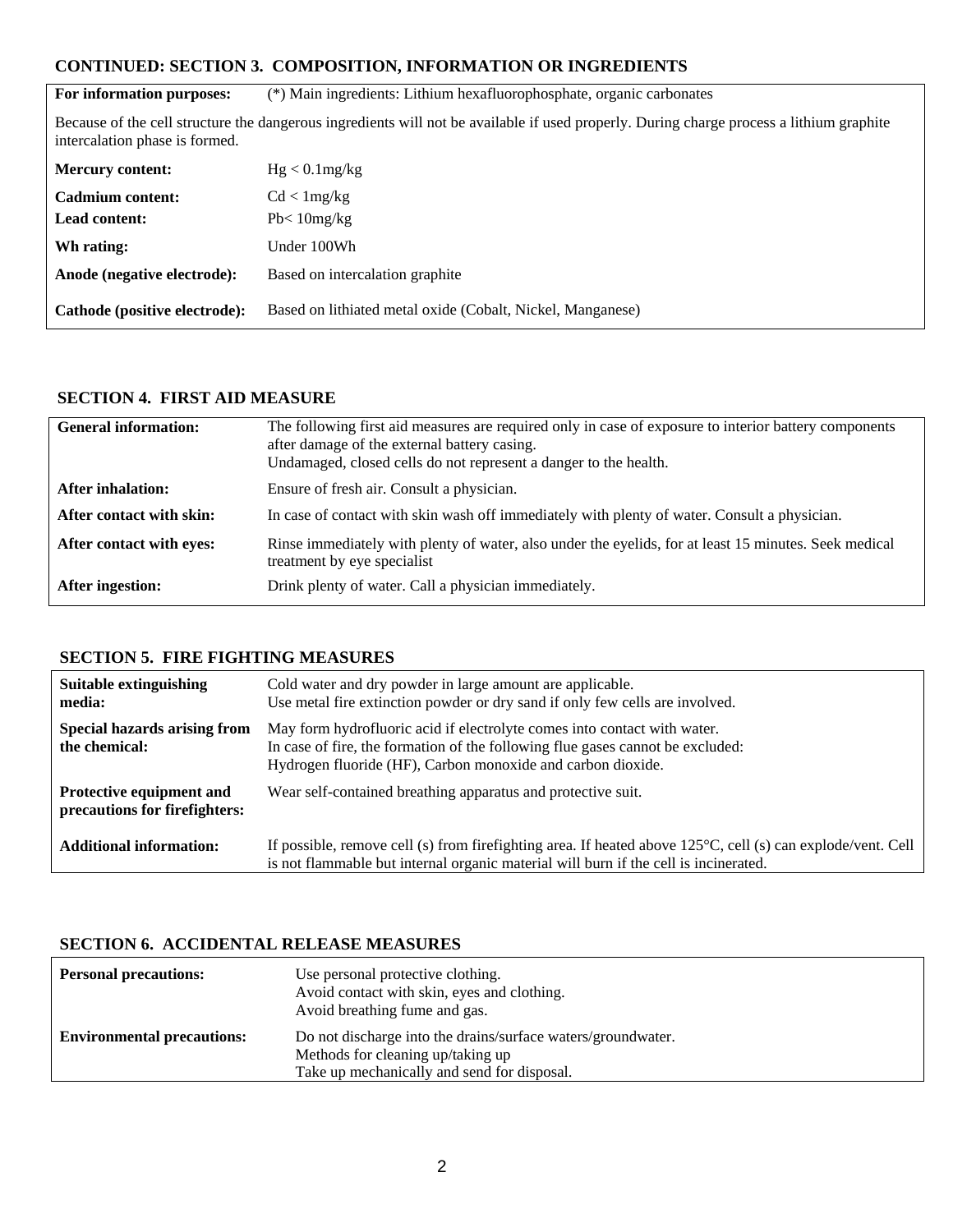# **SECTION 7. HANDLING AND STORAGE**

| <b>Handling</b>                       |                                                                                                                                                      |
|---------------------------------------|------------------------------------------------------------------------------------------------------------------------------------------------------|
| <b>Advice on safe handling:</b>       | Avoid short circuiting the cell. Avoid mechanical damage of the cell. Do not open or disassemble.<br>Advice on protection against fire and explosion |
|                                       | Keep away from open flames, hot surfaces and sources of ignition.                                                                                    |
| <b>Storage</b>                        |                                                                                                                                                      |
| <b>Requirements for storage rooms</b> | Storage at room temperature (approx. $20^{\circ}$ C) at approx. 20-60% of the nominal capacity                                                       |
| and vessels:                          | (OCV approx. $3.6 - 3.9$ V/cell).                                                                                                                    |
|                                       | Keep in closed original container.                                                                                                                   |

# **SECTION 8. EXPOSURE CONTROLS AND PERSONAL PROTECTION**

| Ingredient              | <b>Risk</b><br>Codes                                                     | <b>Safety</b><br><b>Description</b>                      | Hazard                                                | <b>Exposure Controls/Personal Protection</b>                                                                                                                                                                                                                                                                                                                                                                                                         |
|-------------------------|--------------------------------------------------------------------------|----------------------------------------------------------|-------------------------------------------------------|------------------------------------------------------------------------------------------------------------------------------------------------------------------------------------------------------------------------------------------------------------------------------------------------------------------------------------------------------------------------------------------------------------------------------------------------------|
| Cobalt oxide            | R22, R43, R50/53                                                         | S24; S37; S60; S61                                       | Xn (Harmful)N<br>(Dangerous for the<br>environment)   | $0.1$ mg/m $3$ (TWA)                                                                                                                                                                                                                                                                                                                                                                                                                                 |
| Manganese<br>(VI) oxide | R <sub>20</sub> /22                                                      | S <sub>25</sub>                                          | Xn (Harmful)                                          | <b>Airborne Exposure Limits:</b><br>- OSHA Permissible Exposure Limit (PEL):<br>5 mg/m3 Ceiling for manganese compounds<br>as Mn<br>- ACGIH Threshold Limit Value (TLV):<br>0.2 mg/m3 (TWA) for manganese,<br>elemental and inorganic compounds as Mn                                                                                                                                                                                                |
| Nickel oxide            | R43, R49, R53                                                            | S <sub>45</sub> , S <sub>53</sub> , S <sub>61</sub>      | T(Toxic)                                              | <b>Airborne Exposure Limits:</b><br>For Nickel, Metal and Insoluble<br>Compounds, as Ni:<br>- OSHA Permissible Exposure Limits (PEL) -<br>$1$ mg/m $3$ (TWA).<br>For Nickel, Elemental / Metal:<br>- ACGIH Threshold Limit Value (TLV) -<br>1.5 mg/m3 (TWA), A5 - Not suspected as<br>a human carcinogen.<br>For Nickel, Insoluble Compounds, as Ni:<br>- ACGIH Threshold Limit Value (TLV) -<br>0.2 mg/m3 (TWA), A1 - Confirmed human<br>carcinogen |
| Carbon                  | R36/37/38<br>R36/37<br>R <sub>20</sub> , R <sub>10</sub>                 | S22; S24/25                                              | F(Highly Flammable)<br>Xn (Harmful)<br>Xi (Irritant)  | <b>Airborne Exposure Limits:</b><br>- OSHA Permissible Exposure Limits (PELs):<br>activated carbon (graphite, synthetic):<br>Total particulate = $15 \text{ mg/m}$ 3                                                                                                                                                                                                                                                                                 |
| Aluminum<br>foil        | R17, R15, R36/38,<br>R10, R67, R65,<br>R62, R51/53,<br>R48/20, R38, R11, | S7/8, S43, S26, S62<br>S61, S36/37, S33,<br>S29, S16, S9 | F (Highly Flammable)<br>Xn (Harmful)<br>Xi (Irritant) | <b>Airborne Exposure Limits:</b><br>-OSHA Permissible Exposure Limit (PEL):<br>15 mg/m3 (TWA) total dust and 5 g/m3<br>(TWA)<br>repairable fraction for Aluminum metal as Al<br>-ACGIH Threshold Limit Value (TLV):<br>10 mg/m3 (TWA) Aluminum metal dusts                                                                                                                                                                                           |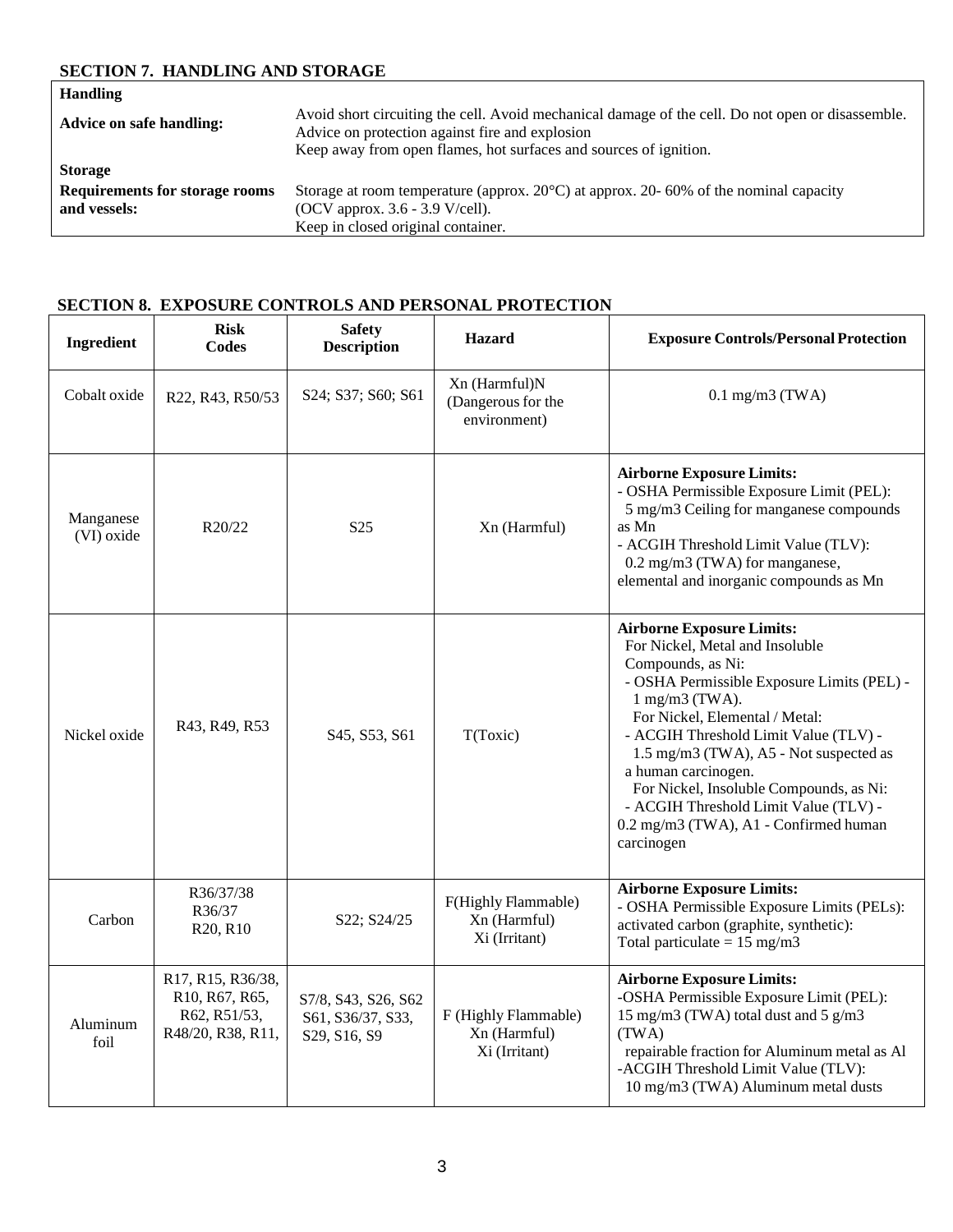# **CONTINUED: SECTION 8. EXPOSURE CONTROLS AND PERSONAL PROTECTION**

| Ingredient                                                                                                             | <b>Risk</b><br>Codes                                                                                             | <b>Safety</b><br><b>Description</b> | <b>Hazard</b>                                                                                | <b>Exposure Controls/Personal Protection</b>                                                                                                                                                                                                                                                                  |
|------------------------------------------------------------------------------------------------------------------------|------------------------------------------------------------------------------------------------------------------|-------------------------------------|----------------------------------------------------------------------------------------------|---------------------------------------------------------------------------------------------------------------------------------------------------------------------------------------------------------------------------------------------------------------------------------------------------------------|
| Copper foil                                                                                                            | R <sub>11</sub> R <sub>36</sub><br>R37 R38                                                                       | S5, S26, S16, S61,<br>S36/37        | F (Highly Flammable)<br>N(Dangerous for the<br>environment)<br>Xn (Harmful)<br>Xi (Irritant) | Copper Dust and Mists, as Cu:<br>- OSHA Permissible Exposure Limit (PEL) -<br>$1$ mg/m $3$ (TWA)<br>- ACGIH Threshold Limit Value (TLV) -<br>1 mg/m3 (TWA) Copper Fume:<br>- OSHA Permissible Exposure Limit (PEL) -<br>$0.1$ mg/m $3$ (TWA)<br>- ACGIH Threshold Limit Value (TLV) -<br>$0.2$ mg/m $3$ (TWA) |
| Polyvinylide<br>ne fluoride<br>(PVdF)                                                                                  |                                                                                                                  | S22;S24/25                          |                                                                                              |                                                                                                                                                                                                                                                                                                               |
| <b>Additional advice on limit</b><br>During normal charging and discharging there is no release of product.<br>values: |                                                                                                                  |                                     |                                                                                              |                                                                                                                                                                                                                                                                                                               |
| <b>Occupational exposure</b><br>controls:                                                                              |                                                                                                                  | No specific precautions necessary.  |                                                                                              |                                                                                                                                                                                                                                                                                                               |
| measures:                                                                                                              | <b>Protective and hygiene</b><br>When using do not eat, drink or smoke. Wash hands before breaks and after work. |                                     |                                                                                              |                                                                                                                                                                                                                                                                                                               |
| <b>Respiratory protection:</b><br>No specific precautions necessary.                                                   |                                                                                                                  |                                     |                                                                                              |                                                                                                                                                                                                                                                                                                               |
| Hand protection:                                                                                                       | No specific precautions necessary.                                                                               |                                     |                                                                                              |                                                                                                                                                                                                                                                                                                               |
|                                                                                                                        | <b>Eye protection:</b><br>No specific precautions necessary.                                                     |                                     |                                                                                              |                                                                                                                                                                                                                                                                                                               |
| <b>Skin protection:</b>                                                                                                |                                                                                                                  | No specific precautions necessary.  |                                                                                              |                                                                                                                                                                                                                                                                                                               |

# **SECTION 9. PHYSICAL AND CHEMICAL PROPERTIES**

| Appearance                                             |           |
|--------------------------------------------------------|-----------|
| Form:                                                  | Solid     |
| Color:                                                 | Various   |
| Odor:                                                  | Odourless |
| Important health, safety and environmental information |           |
| <b>Test method</b>                                     |           |
| pHValue:                                               | n.a.      |
| <b>Flash point:</b>                                    | n.a.      |
| <b>Lower explosion limits:</b>                         | n.a.      |
| Vapour pressure:                                       | n.a.      |
| Density:                                               | n.a.      |
| <b>Water solubility:</b>                               | Insoluble |
| <b>Ignition temperature:</b>                           | n.a.      |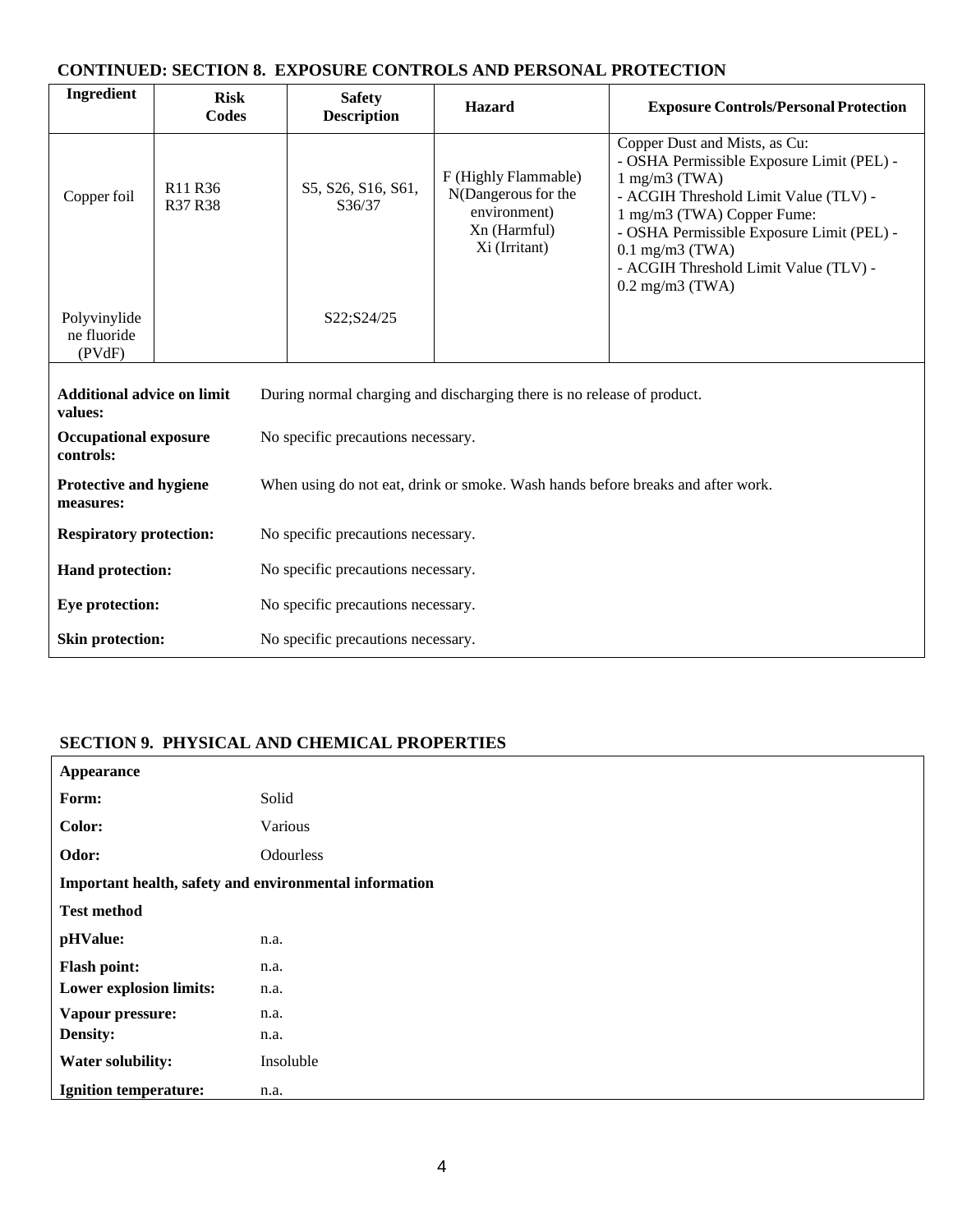#### **SECTION 10. STABILITY AND REACTIVITY**

| <u>DDCIION IW DINDIDII I MW NDNOII YII J</u>                                                            |
|---------------------------------------------------------------------------------------------------------|
| Stable                                                                                                  |
| Keep away from open flames, hot surfaces and sources of ignition. Do not puncture, crush or incinerate. |
| No materials to be especially mentioned.                                                                |
| In case of open cells, there is the possibility of hydrofluoric acid and carbon monoxide release.       |
| Will not occur                                                                                          |
| No decomposition if stored and applied as directed.                                                     |
|                                                                                                         |

## **SECTION 11. TOXICOLOGICAL INFORMATION**

| <b>Empirical data on effects on</b> | If appropriately handled and if in accordance with the general hygienic rules, no damages to health |
|-------------------------------------|-----------------------------------------------------------------------------------------------------|
| humans:                             | have become known.                                                                                  |

#### **SECTION 12. ECOLOGICAL INFORMATION**

| <b>Further information:</b> | Ecological injuries are not known or expected under normal use. Do not flush into surface water or |
|-----------------------------|----------------------------------------------------------------------------------------------------|
|                             | sanitary sewer system.                                                                             |

## **SECTION 13. DISPOSAL CONSIDERATIONS**

| Advice on disposal:     | For recycling consult manufacturer.            |
|-------------------------|------------------------------------------------|
| Contaminated packaging: | Disposal in accordance with local regulations. |

# **SECTION 14. TRANSPORT INFORMATION**

• When a number of batteries are transported by ship, vehicle and railroad avoid high temperature and dew condensation.

- Avoid transportation which may cause damage of package.
- Lithium-ion batteries are not subject to dangerous goods regulation for the purpose of transportation by the International Maritime Dangerous Goods regulations (IMDG). For Lithium-ion batteries, the Watt-hour rating is no more than 20Wh /cell and 100Wh/ battery pack can be treated as "non-dangerous goods" by the United Nations Recommendations on the Transport of Dangerous Goods/Special Provision 188, provided that the products are prevented from being short-circuited with each other and are packaged in an appropriate condition which satisfies Packing Group II performance level.
- IATA (International Air Transport Association): Dangerous Goods Regulation

 Packing Instruction 965 (Lithium-ion or lithium polymer cells and batteries without electronic equipment) went into effect April 1, 2016: Lithium ion cells and batteries must be offered for transport at a state of charge not exceeding 30 per cent of their rated capacity. UN 3480, PI 965, Section I A and IB and II will be restricted to carriage on cargo aircraft. All packages must bear the Cargo Aircraft Only label in addition to the other marks and labels required by the Regulations.

• US Hazardous Materials Regulations 49 CFR (Code of Federal Regulations) Sections 173-185 Lithium batteries and cells.

Section II requirements apply to lithium-ion cells with a Watt-hour rating not exceeding 20 Wh and lithium-ion batteries with a Watthour rating not exceeding 100 Wh packed in quantities that within the allowance permitted in Section II, Table 965-11.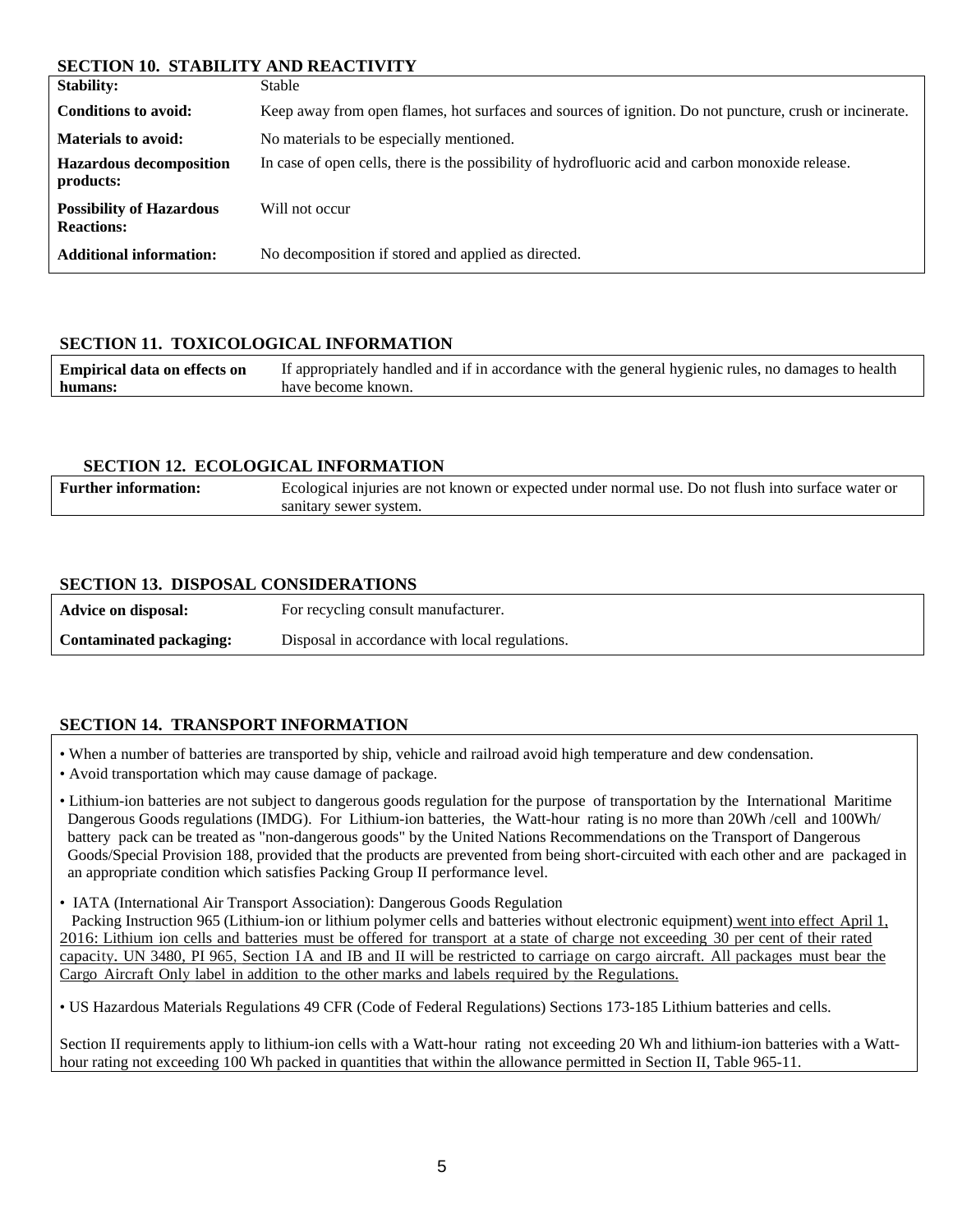# **CONTINUED: SECTION 14. TRANSPORT INFORMATION:**

| <b>TABLE 965-II</b>                                |                                                                                    |                                                                                            |                                                                                                   |
|----------------------------------------------------|------------------------------------------------------------------------------------|--------------------------------------------------------------------------------------------|---------------------------------------------------------------------------------------------------|
| Contents                                           | Lithium-ion cells and/or batteries<br>with a Watt-hour rating of 2.7 Wh<br>or less | Lithium-ion cells with a Watt-<br>hour rating of more than 2.7Wh<br>but not more than 20Wh | Lithium-ion batteries with a<br>Watt-hour rating of more<br>than 2.7Wh but not more<br>than 100Wh |
| Maximum number of cells /<br>batteries per package | No limit                                                                           | 8 cells                                                                                    | 2 Batteries                                                                                       |
| Contents                                           | Lithium-ion cells and/or batteries<br>with a Watt-hour rating of 2.7 Wh<br>or less | Lithium-ion cells with a Watt-<br>hour rating of more than 2.7Wh<br>but not more than 20Wh | Lithium-ion batteries with a<br>Watt-hour rating of more<br>than 2.7Wh but not more<br>than 100Wh |
| Maximum net quantity per<br>package                | $2.5 \text{ kg}$                                                                   | N/A                                                                                        | N/A                                                                                               |

Lithium-ion cells and batteries meeting the requirements in this section are not subject to other additional requirements of these Regulations except for:

- Each cell and battery is of the type proven to meet the requirements of each test in the UN Manual of Tests and Criteria, Part III, subsection 38.3;
	- cells and batteries must be manufactured under a quality management program;
	- for batteries, The Watt-hour rating must be marked on the outside of the battery case;
	- Each package must be capable of withstanding a 1.2m drop test in any orientation without:
		- damage to cells or batteries contained therein;
		- shifting of the contents so as to allow battery to battery (or cell to cell) contact;
		- release of contents.
- Each package must be labeled with a lithium battery handling label.

Section IB requirements apply to lithium-ion cells with a Watt-hour rating not exceeding 20 Wh and lithium-ion batteries with a Watthour rating not exceeding 100 Wh packed in quantities that exceed the allowance permitted in Section II, Table 965-II.

Quantities of lithium-ion cells or batteries that exceed the allowance permitted in Section II, Table 965-II must be assigned to Class 9 and are subject to all of the applicable provisions of Regulation.

Even classified as lithium batteries packed with equipment (UN3481), IATA Dangerous Goods Regulations packing instruction 966 is applied.

Even classified as lithium batteries installed in equipment (UN3481), IATA Dangerous Goods Regulations packing instruction 967 is applied.

#### **SECTION 15. REGULATORY INFORMATION**

| <b>U.S. Regulations</b>         |                                                                                                                                                                                                                                                        |
|---------------------------------|--------------------------------------------------------------------------------------------------------------------------------------------------------------------------------------------------------------------------------------------------------|
| <b>National Inventory TSCA:</b> | All of the components are listed on the TSCA inventory.                                                                                                                                                                                                |
| <b>SARA:</b>                    | To the best of our knowledge this product contains no toxic chemicals subject to the supplier<br>notification requirements of Section 313 of the Superfund Amendments and Reauthorization Act<br>(SARA/EPCRA) and the requirements of 40 CFR Part 372. |

#### **SECTION 16. OTHER INFORMATION**

| <b>Hazardous Materials Information Label (HMIS)</b> |  |  |
|-----------------------------------------------------|--|--|
| <b>Health:</b>                                      |  |  |
| <b>Flammability:</b>                                |  |  |
| <b>Physical Hazard:</b>                             |  |  |